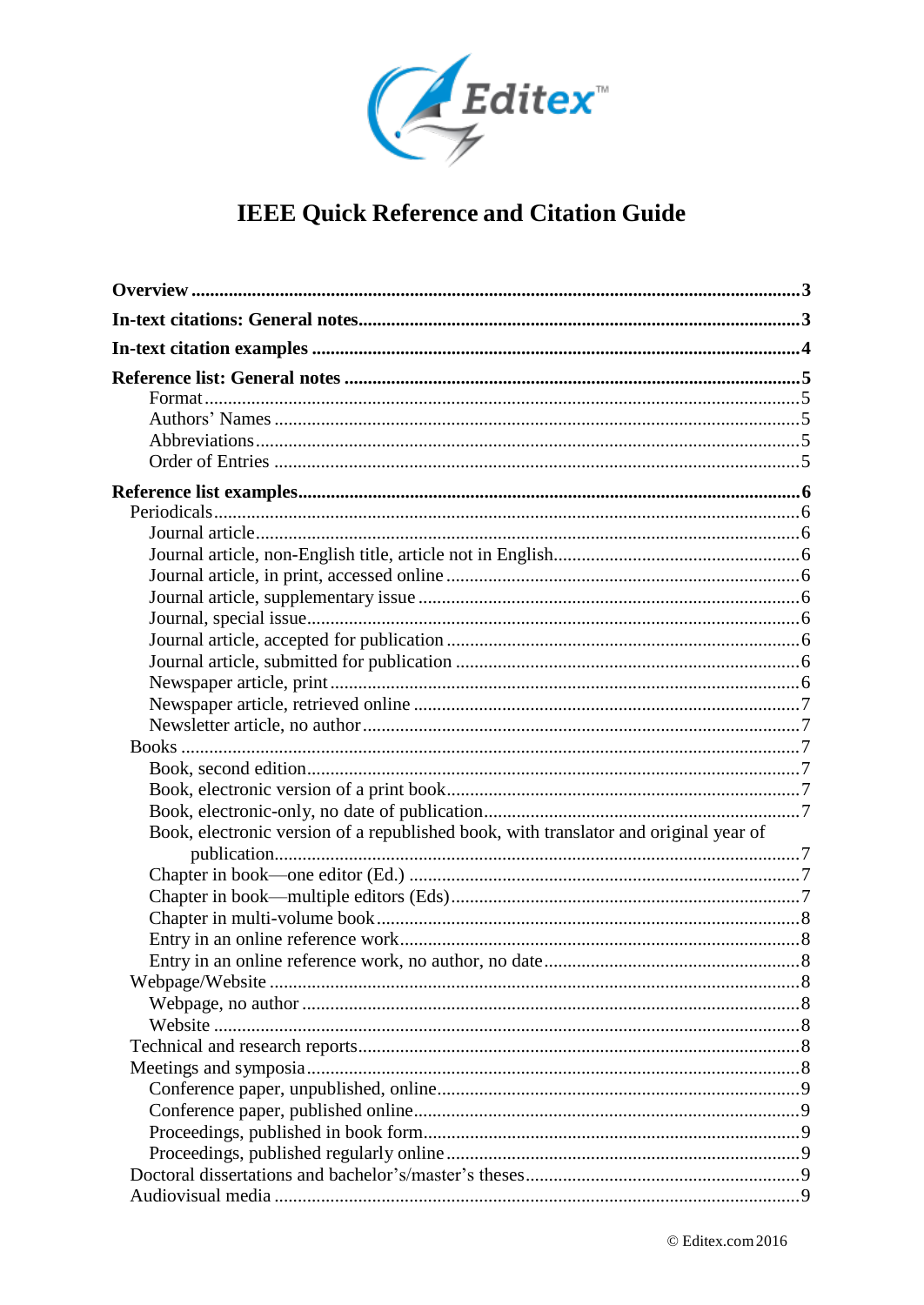

## DVD9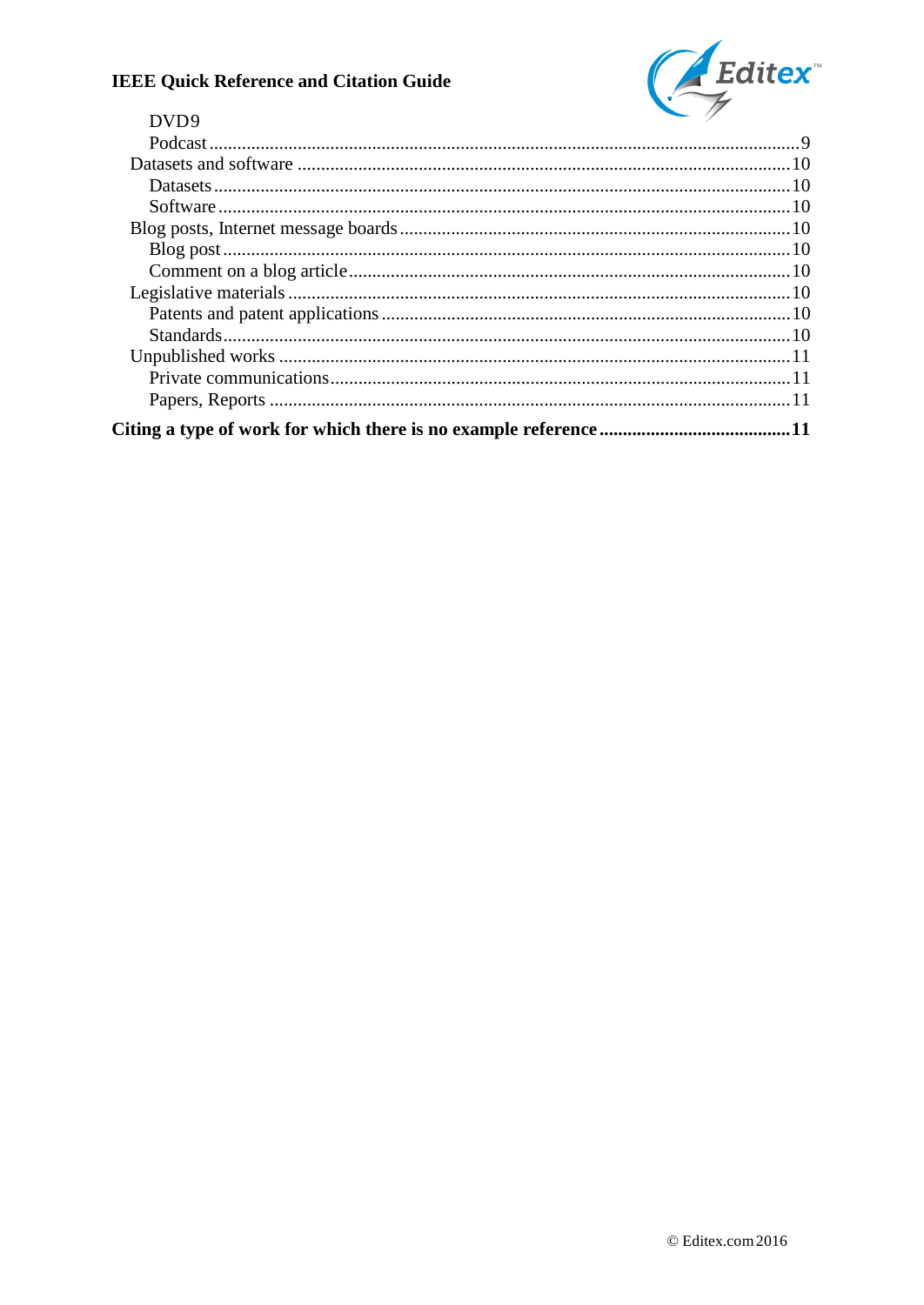

## **Overview**

In IEEE referencing, references are numbered sequentially in the order they are cited and placed at the end of your document. When citing a reference, you insert the corresponding number of the reference, in square brackets  $\lceil \cdot \rceil$ , in a suitable place in the sentence.

Referencing correctly according to a particular style (whether that be APA, MLA, IEEE or any other style) involves presenting the publication information required *exactly* in the way proscribed by the style. This means knowing which publication information is required, how and where it should appear in the reference and what punctuation is necessary and where this should be placed.

Thus, when formatting your references / in-text citations to a particular style and reviewing example references / in-text citations, pay close attention to the order of information, how each detail is displayed (i.e. whether publication titles should be placed within quotation marks [if so, are they single ' ' or double " "?], italicised, have a capital letter for all the main words in the title or just the initial word, and so forth), and the punctuation used and where this is placed.

## **In-text citations: General notes**

The major features of in-text citations following the IEEE Referencing Style are:

- citations appear *inside* punctuation (i.e. 'this is correct [3].' 'This is not correct. [5]')
- a space should appear before any citation (i.e. 'this is correct  $[3]'$ ; 'this is not correct[5]')
- grammatically, in-text citation numbers should be used as if they are nouns rather than footnote numbers (see 'Examples' following)
- references only appear once in a reference list; if you wish to cite a reference again that you have already cited earlier in your document, use the number already assigned to it in your reference list; do not add the reference to your list a second time. For example:

In your 'Introduction': '… has often been noted, especially by Berry [12]'

In your 'Discussion': 'While Thompson et al. [46] and Berry [12] …'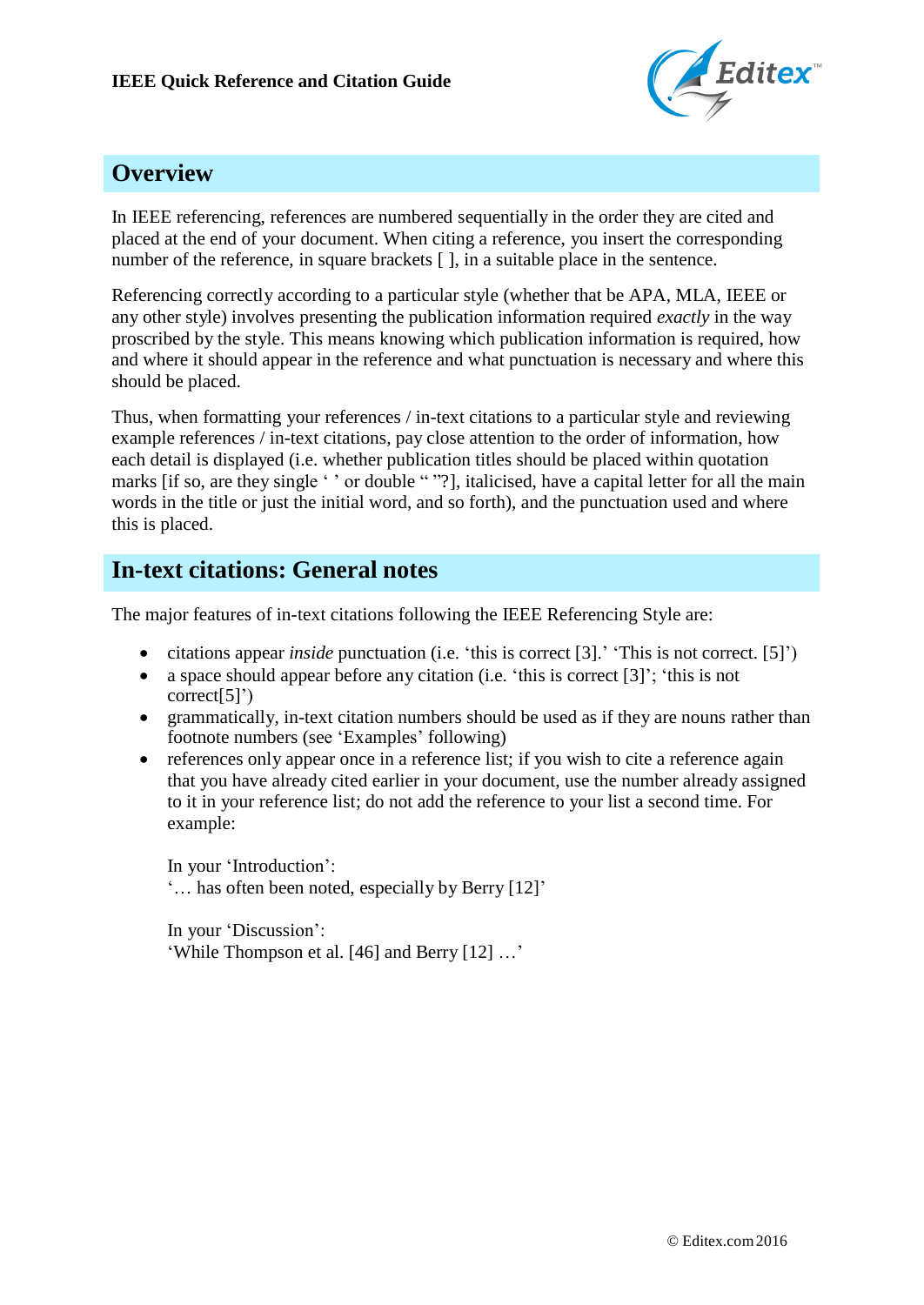

# **In-text citation examples**

Grammatically, in-text citation numbers may be treated as if they are footnote numbers or as nouns—the latter method is preferred and should be used except in cases in which the name/s of the author/s is necessary to the meaning of the sentence.

| <b>Standard citations</b>                 |                                                                                                                                                  |                          |                                   |                                                          |                                                                                                                                                                                                                               |  |  |  |
|-------------------------------------------|--------------------------------------------------------------------------------------------------------------------------------------------------|--------------------------|-----------------------------------|----------------------------------------------------------|-------------------------------------------------------------------------------------------------------------------------------------------------------------------------------------------------------------------------------|--|--|--|
| <b>Preferred method</b>                   |                                                                                                                                                  |                          |                                   |                                                          | If author/s must be named                                                                                                                                                                                                     |  |  |  |
| in [15]                                   |                                                                                                                                                  | l author                 |                                   |                                                          | Walker $[15]$ asserts                                                                                                                                                                                                         |  |  |  |
| as noted in $[16]$ and in $[21]$ – $[32]$ |                                                                                                                                                  | 2 authors                |                                   | Bradley and Walker [16] calculated                       |                                                                                                                                                                                                                               |  |  |  |
| As is proposed in [6], [32] and [18],     |                                                                                                                                                  | $3-5$ authors            |                                   | As Walsh, Bradley, Soo, Ramirez and Walker [17] proposed |                                                                                                                                                                                                                               |  |  |  |
| For instance, see $[11]$                  |                                                                                                                                                  | $6+$ authors             |                                   |                                                          | Soo et al. [18] observed                                                                                                                                                                                                      |  |  |  |
|                                           |                                                                                                                                                  | Group, with abbreviation |                                   |                                                          | Australian Bureau of Statistics (ABS) [19]                                                                                                                                                                                    |  |  |  |
|                                           |                                                                                                                                                  | Group, no abbreviation   |                                   |                                                          | University of South Australia [20]                                                                                                                                                                                            |  |  |  |
| <b>Special citations</b>                  |                                                                                                                                                  |                          |                                   |                                                          |                                                                                                                                                                                                                               |  |  |  |
| Two or more works<br>by the same author   | Zhou $[21]$ , $[42]$ produced                                                                                                                    |                          |                                   |                                                          | • Walker $[15, pp. 3-12]$<br>•  as noted in [16, Sec. 4.2] and [21, Ch. 3, p. 67],                                                                                                                                            |  |  |  |
| Authors with the<br>same surname          | A. Walker [5] and K. Walker [10] both assert<br>$\cdots$                                                                                         |                          | Citing specific parts of<br>works |                                                          | • In [63, Fig. 1], it can be seen<br>• (as in [18, p. 45] and [19, eq. $(2)$ ])<br>• The complete data can be seen in [19, Table 2]<br>• (see $[24, Sect. 4.5]$ for complete data)<br>$\bullet$ as shown in [16, Appendix 1], |  |  |  |
| Secondary sources                         | IEEE does not permit the use of secondary<br>sources; you should refer to the primary source<br>and cite that source following these guidelines. |                          | Personal<br>communications        |                                                          | These require no special treatment. References to personal<br>communications should appear in your 'References'<br>section and be cited following these guidelines.                                                           |  |  |  |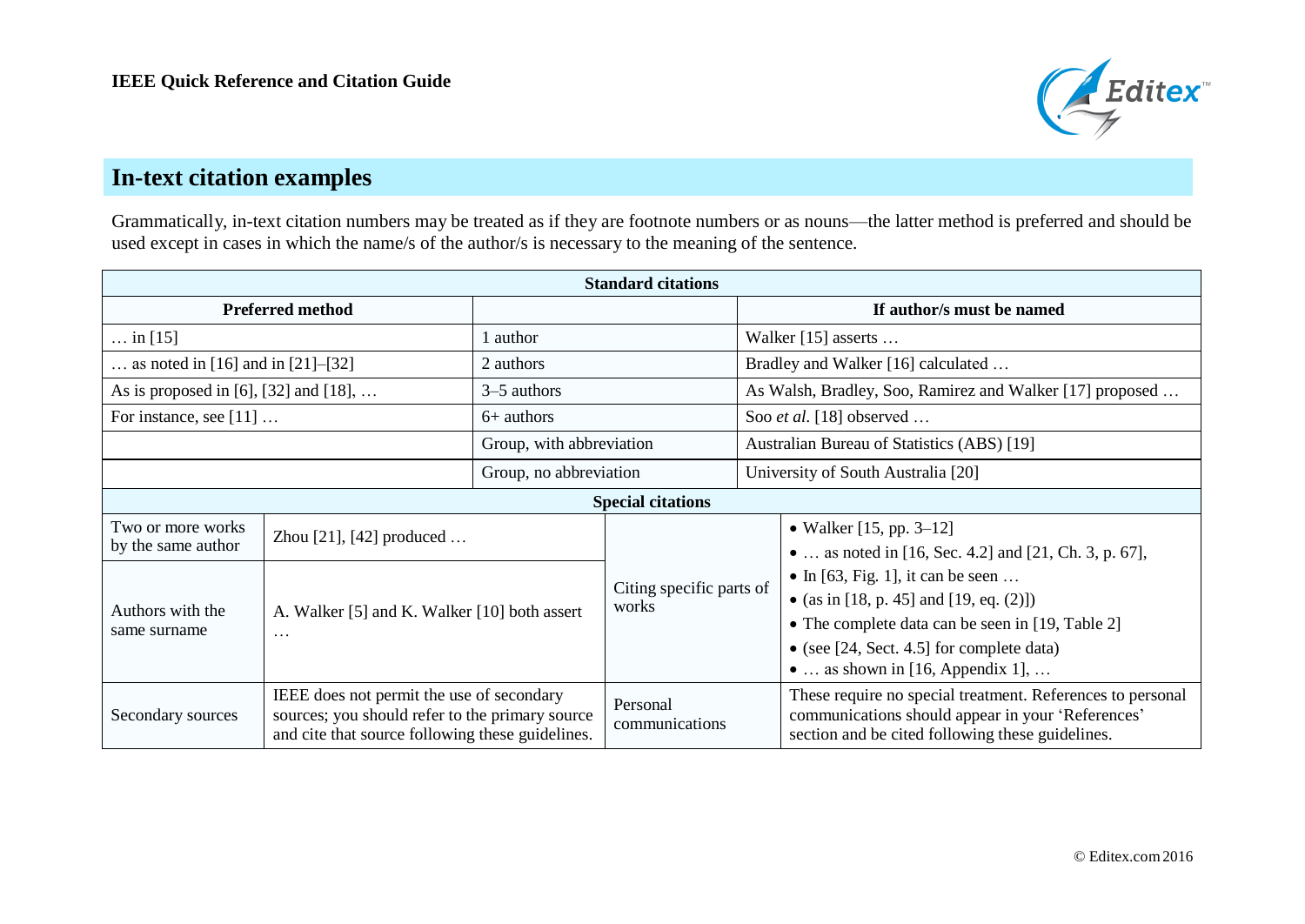

# **Reference list: General notes**

The major features of references formatted according to the IEEE Referencing Style are:

## **Format**

A serial ('list') comma should be used before 'and' in author lists of three or more. For example:

A. Smith, B. C. Jones, and D. Wilson (not 'A. Smith, B. C. Jones and D. Wilson')

#### **Authors' Names**

Spaced (i.e. 'A. B.' not 'A.B.') author initials are used instead of first names and appear before last names.

If there are more than six authors listed, only the first author's name should be given followed by 'et al.'

## **Abbreviations**

The names of university schools, conferences and the like are abbreviated following the IEEE Editorial Style Manual (https:[//www.ieee.org/documents/style\\_manual.pdf](http://www.ieee.org/documents/style_manual.pdf)).

When a month of publication is required, the month name should be abbreviated to the first three letters (i.e. 'Jan.', 'Feb.', 'Jul.' etc.).

### **Order of Entries**

References are listed by number in the order in which they are first cited in the main text. References should only appear once in the reference list—subsequent citations to a reference should refer to the original number assigned to that reference.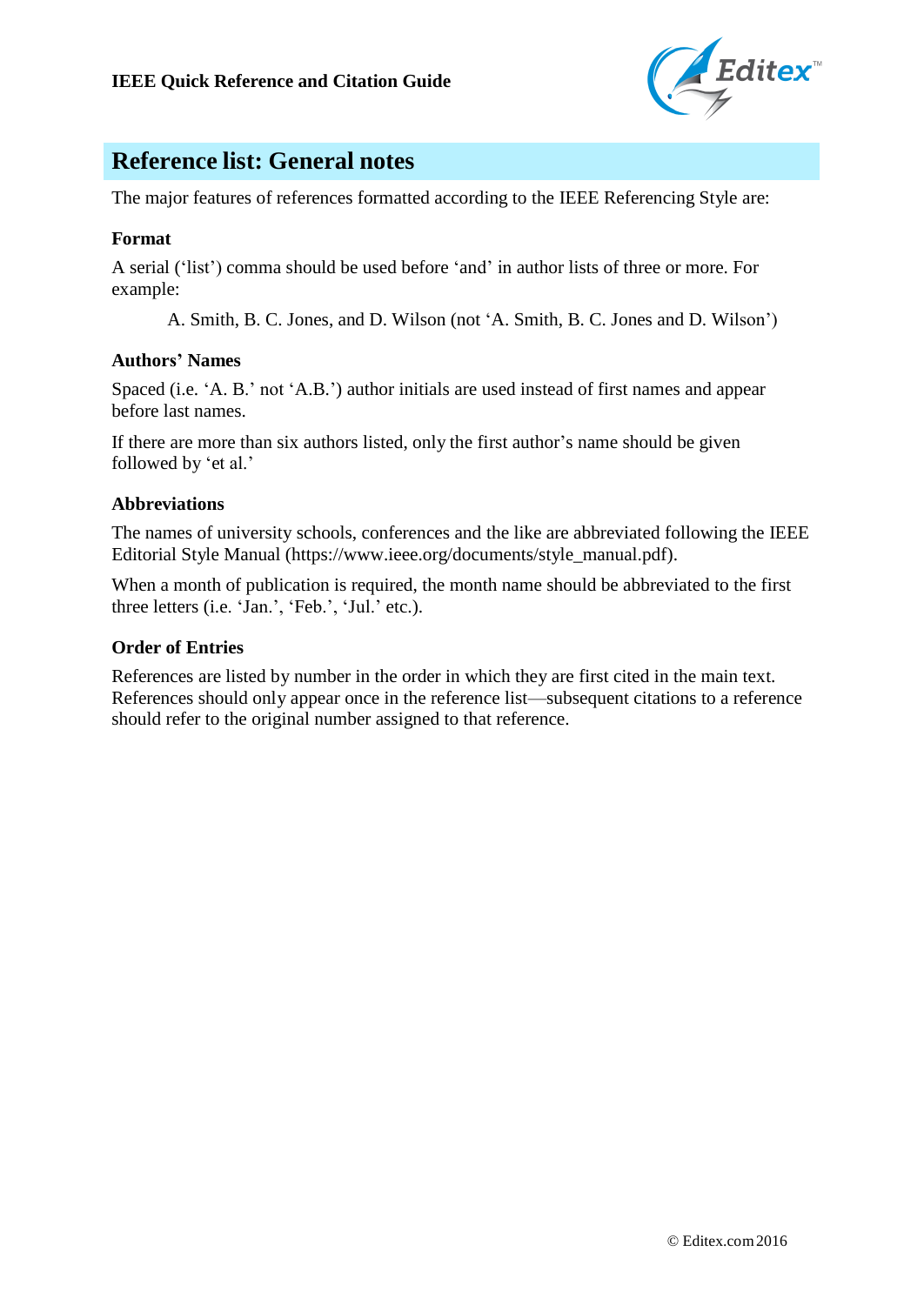

# **Reference list examples**

## **Periodicals**

Journal titles should be abbreviated according to

https:[//www.ieee.org/documents/trans\\_journal\\_names.pdf](http://www.ieee.org/documents/trans_journal_names.pdf) or <http://cassi.cas.org/search.jsp>. Give the full title if you are unable to locate the abbreviation.

## **Journal article**

 T. M. Amabile, K. G. Hill, B. A. Hennessey, and E. M. Tighe, "The work preference inventory: Assessing intrinsic and extrinsic motivational orientations," *J. Pers. Soc. Psychol.*, vol. 66, no. 5, pp. 950–967, May 1994.

## **Journal article, non-English title, article not in English**

 C. Argyris, "Kepribadian dan organisasi teori ditinjau" [Personality and organisation theory revisited], (in Indonesian), *Administrative Science Quarterly*, vol. 18, pp. 141– 167, 1973.

## **Journal article, in print, accessed online**

 H. S. Gibbons and G. P. Wentworth, "Andrological and pedagogical training differences for online instructors," *Online Journal of Distance Learning Administration*, vol. 4, no. 3, Fall 2001. [Online]. Available[:](http://www.westga.edu/~distance/ojdla/fall43/gibbons_wentworth43.html) [http://www.westga.edu/~distance/ojdla/fall43/gibbons\\_wentworth43.html](http://www.westga.edu/~distance/ojdla/fall43/gibbons_wentworth43.html). Accessed on: May 13, 2013.

#### **Journal article, supplementary issue**

 C. J. O'Donnell *et al.*, "Genome-wide association study for subclinical atherosclerosis in major arterial territories in the NHLBI's Framingham Heart Study," *BMC Med. Genet.*, vol. 8, suppl. 1, p. S4, Sep. 2007.

#### **Journal, special issue**

 C. Haney and R. L. Wiener, Eds, "Capital punishment in the United States," special issue, *Psychology, Public Policy, and the Law*, vol. 10, no. 4, Dec. 2004.

#### **Journal article, accepted for publication**

 S. A. Mills, "Reflector arrays—gain limits," *IEEE Trans. Antennas Propag*., to be published.

#### **Journal article, submitted for publication**

C. K. Woo, "Local area networks and wide area networks," submitted for publication.

#### **Newspaper article, print**

 A. Harmon, "A dying young woman's hope in cryonics and a future," *New York Times*, Sep. 12, 2015, p. A1.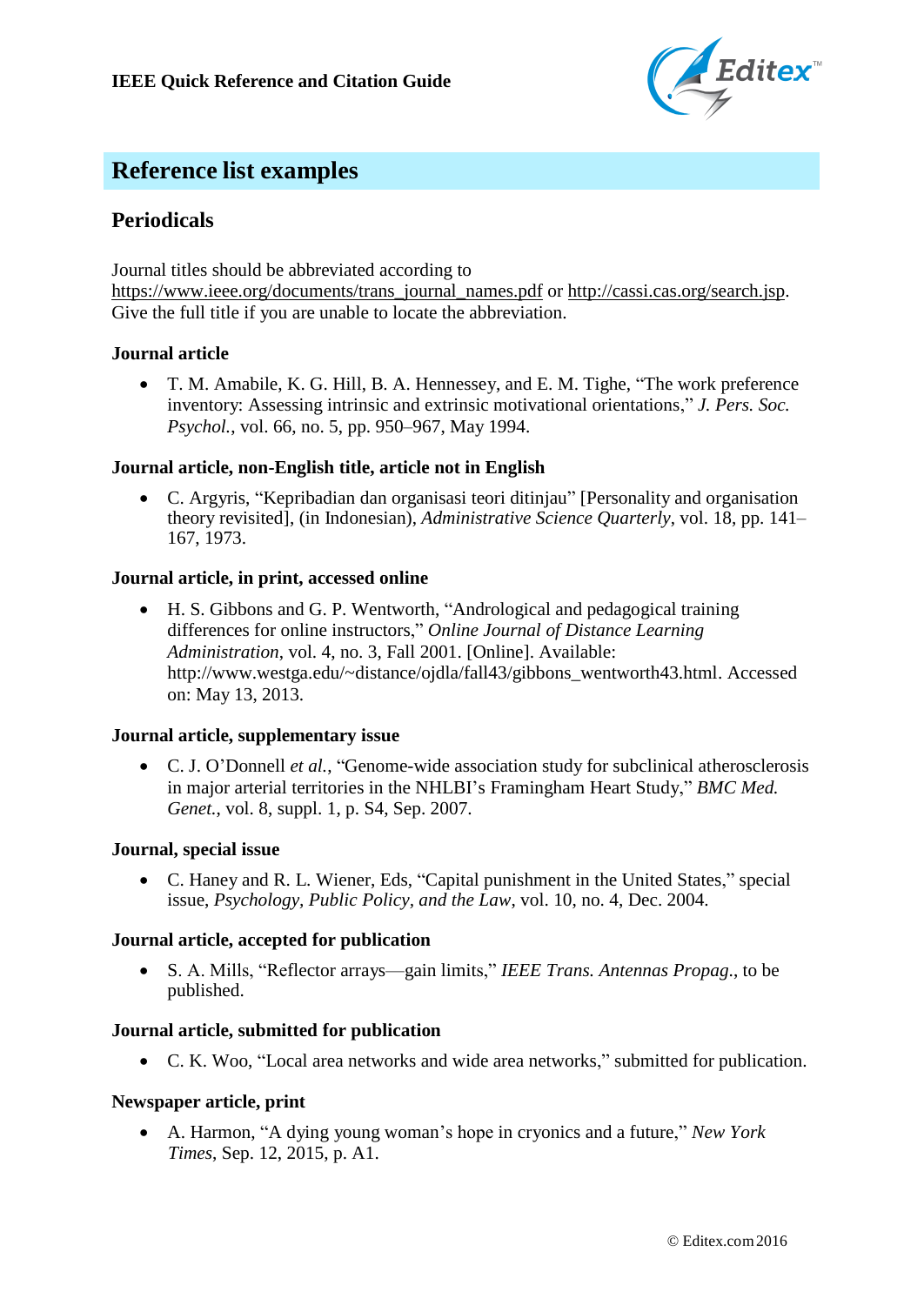

#### **Newspaper article, retrieved online**

 N. Gardner, "Rates to trigger recession—cost of living crunch—get our power bills down," *Sunday Telegraph*, Jun. 13, 2011. [Online]. Available[:](http://global.factiva.com.ezproxy.uow.edu.au/ha/default.aspx) <http://global.factiva.com.ezproxy.uow.edu.au/ha/default.aspx>. Accessed on: Jun. 12, 2013.

#### **Newsletter article, no author**

 "Six sites meet for comprehensive anti-gang initiate conference," *OJJDP News @ a Glance*, Nov./Dec. 2006. [Online]. Available[:](http://www.ncjrs.gov/htm/ojjdp/news_at_a_glance/216684/topstory.html) http://www.ncjrs.gov/htm/ojjdp/news at a glance/216684/topstory.html. Accessed on: Jun. 12, 2013.

## **Books**

#### **Book, second edition**

 J. K. Abbott, *Natural Disasters: A brief history*, 2nd ed. Adelaide, Australia: Robertson, 1993.

#### **Book, electronic version of a print book**

 C. S. Brown and T. Ellis, *Computer Science: Recent Advances*, 2nd ed. London, United Kingdom: Alfred & Willis, 1991. [Online]. Avail[able: http://www.computer](http://www.computer-/)science-recent-advances.com. Accessed on: Mar. 2, 2013.

#### **Book, electronic-only, no date of publication**

 R. Nguyen, C. Chen, T. Willis, A. S. Scott, C. Djangu, and B. T. W. Scott. *Abstract Informatics*. n.d. [Online]. Available: [http://www.3258/abstract](http://www.3258/abstract-)informatics/nguyen/chen/willis.html. Accessed on: Nov. 26, 2012.

#### **Book, electronic version of a republished book, with translator and original year of publication**

 P. Baudin *et al.*, *Optimal Design*. (Transl.: L. Peters). 2013, Jan. 12 (1962). [Online]. Avail[able: http://www.design-books/optimal/design/1962.pdf.](http://www.design-books/optimal/design/1962.pdf) Accessed on: Aug. 1, 2013.

#### **Chapter in book—one editor (Ed.)**

 Z. L. Bunton, "Introduction," in *Handbook of Mathematics*, 2nd ed., A. C. Smith, Ed. Washington, DC, USA: NBS, 1984, pp. 53–78.

#### **Chapter in book—multiple editors (Eds)**

 A. E. Richards and M. Cope, "The way forward," in *Modern Economics* (Applied Economics Series 3), R. Johnston, K. L. S. Murray, and R. I. Thomas, Eds. Seattle, WA, USA: Olympia, 2007, pp. 153–162.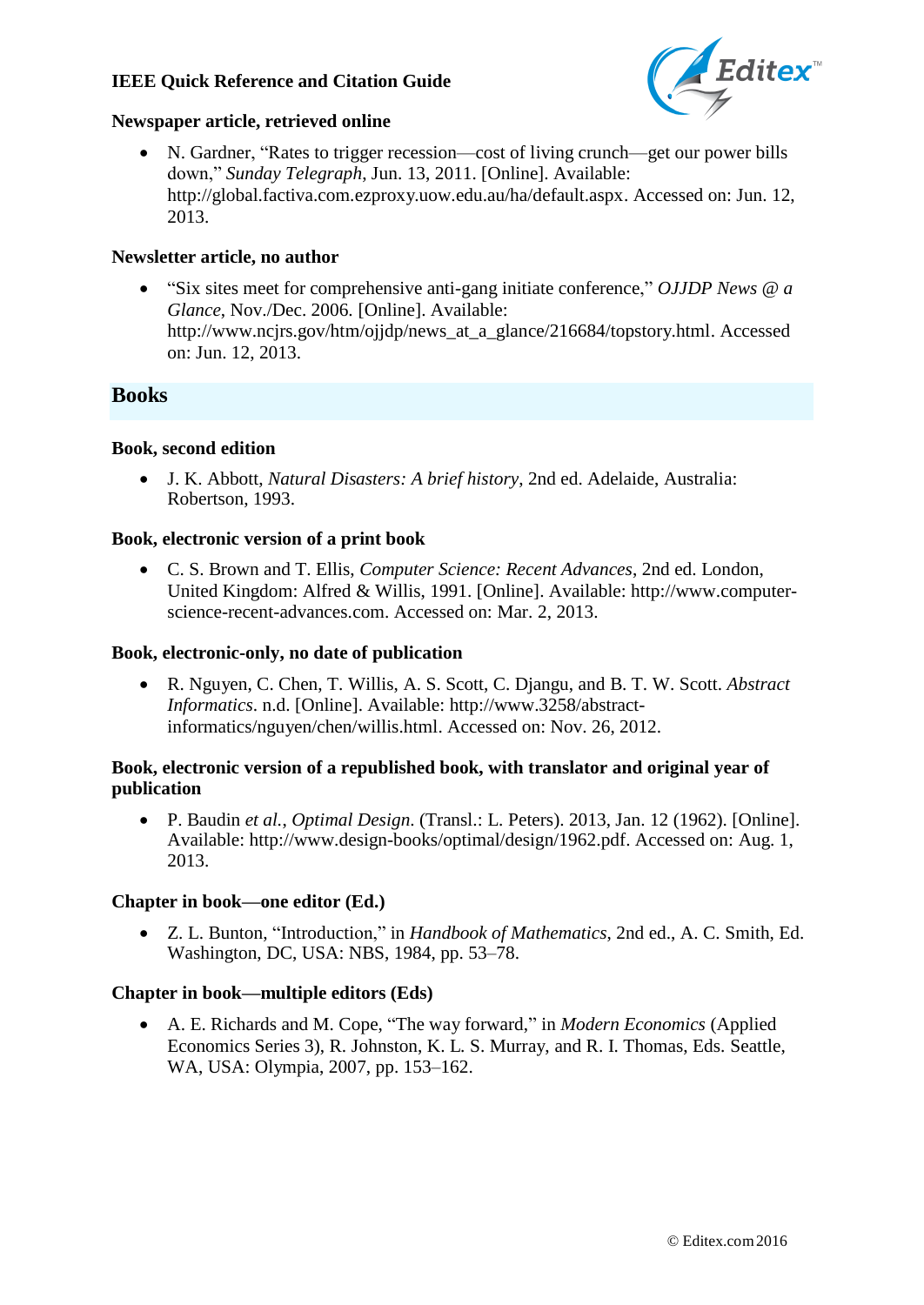

#### **Chapter in multi-volume book**

 S. K. Burton and R. Eaton, "Oscillators," in *Electronic Circuits: An Introduction*, vol. 2, E. K. Symonds, B. Collins, and T. S. Wilson, Eds. San Francisco, CA, USA: Academic, 2011, pp. 201–256.

## **Entry in an online reference work**

 "Common birds" in *Encyclopedia of Ornithology*. Ornithology Inc., 2011. [Online]. Avail[able: http://www.encyclopedia-of-ornithology/common-birds/.htm](http://www.encyclopedia-of-ornithology/common-birds/). Accessed on: Nov. 23, 2012.

## **Entry in an online reference work, no author, no date**

 "Function of state," in *Thermodynamic Theory*. Sydney, Australia: Scientific, n.d. [Online]. Avail[able: http://www.thermodynamic-theory.com/function-state.](http://www.thermodynamic-theory.com/function-state) Accessed on: Nov. 23, 2012.

## **Webpage/Website**

A date of publication can be added if this is available; it should appear following a comma between the webpage title and '[Online].'

### **Webpage, no author**

 "Citing and referencing—IEEE style," in *Citing and Referencing*. [Online]. Available: <http://www.citing-referencing/~ieee.htm>. Accessed on: Nov. 12, 2012.

#### **Website**

 *The Conversation*. [Online]. Available: https://theconversation.com/uk/technology. Accessed on: May 13, 2013.

## **Technical and research reports**

- B. Haddon and A. Hede, "Work-life balance—An integrated approach: The case for joint and several responsibility," Queensland Law Society, Canberra, Australia, 2010. [Online]. Available: [www.qls.com.au/files/3c76c434-931d-4d50-](http://www.qls.com.au/files/3c76c434-931d-4d50-) 8864=a0fc00f8bb6b/qls\_final\_report\_on\_wlb\_18\_june\_2010.pdf. Accessed on: Nov. 21, 2013.
- Beaton Consulting Pty Ltd, "Annual professions study 2007," Beaton Consulting Pty Ltd, South Yarra, Australia, Res. Rep. No. 06.3, 2007.

## **Meetings and symposia**

Conference names are abbreviated, while the titles of published conference proceedings are italicised and abbreviated, following the guidelines in the *IEEE Editorial Style Manual*  (https:[//www.ieee.org/documents/style\\_manual.pdf](http://www.ieee.org/documents/style_manual.pdf)).

For published conference proceedings, the location of the conference is included only if this information is available.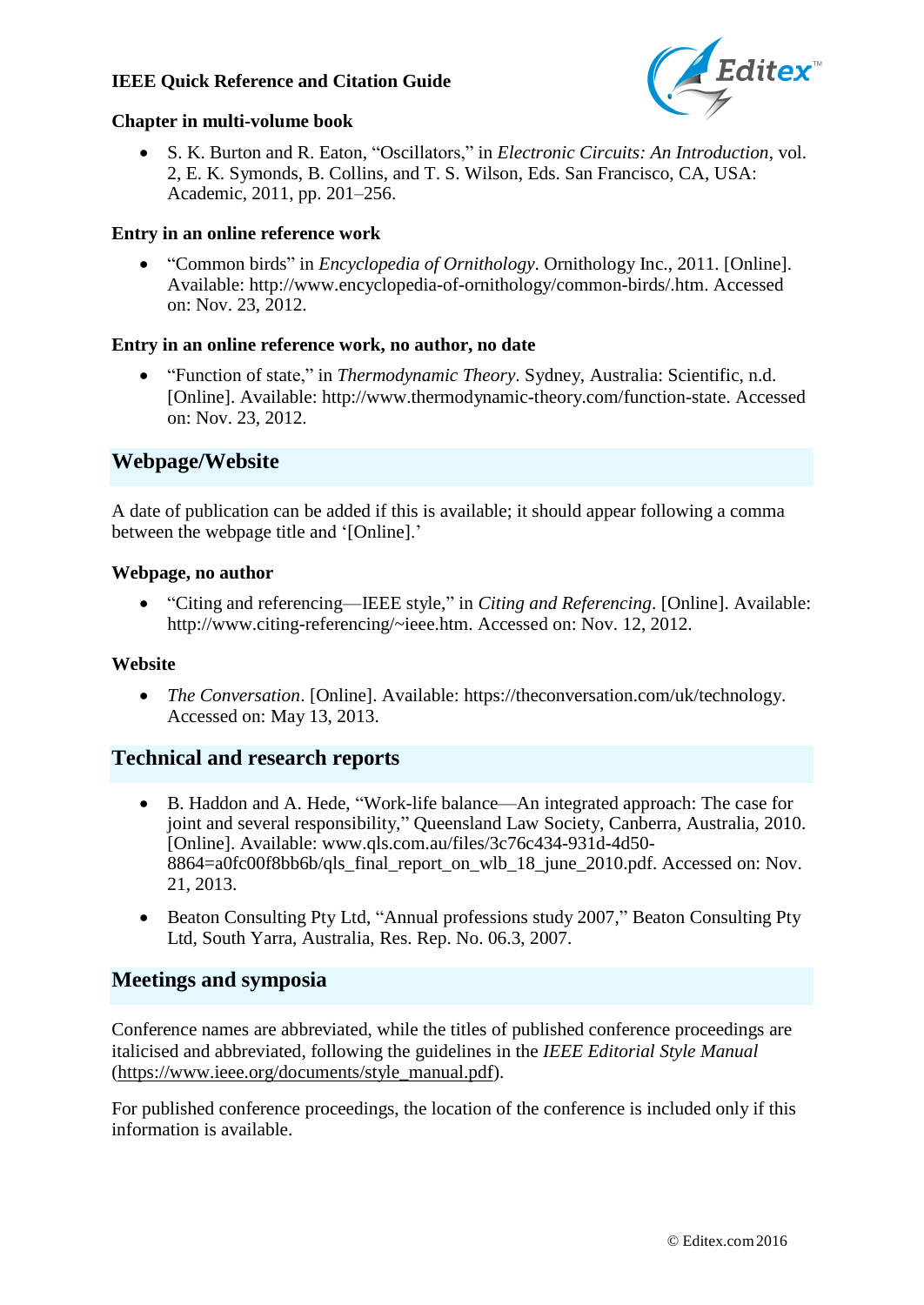

### **Conference paper, unpublished, online**

 E. Shakar and X. L. Ching, "Survey of PLGA for drug-delivery in the 21st century," paper presented at 3rd Ann. Conf. Nanomedical Frontiers, Jul. 21–23, 2007. [Online]. Avail[able: http://www.shakar-e/frontiers/~/paper.html.](http://www.shakar-e/frontiers/~/paper.html) Accessed Apr. 21, 2013.

## **Conference paper, published online**

 C. Grable, A. Hunt, and P. Pearce, "Meeting NCATE and learned society standards through Chalk and Wire digital portfolios," in *Proc. Society Information Technology and Teacher Education International Conf. 2006*, 2006, pp. 60–62. [Online]. Avail[able: http://www.editlib.org/p/22005/](http://www.editlib.org/p/22005/). Accessed on: Jun. 4, 2012.

## **Proceedings, published in book form**

 A. Akinyemi, "Web-based learning and cultural interference: Perspectives of Arab students," in *Proc. E-Learn: World Conf. E-Learning in Corporate, Government, Healthcare, and Higher Education*, Miami, FL, USA, 2003, pp. 1858–1862.

## **Proceedings, published regularly online**

 J. Arbiol , A. Fontcuberta i Morral, M. A. Filler, K. A. Dick, and Q. H. Xiong, Eds, *2015 MRS Spring Meeting – Symposium S – Semiconductor Nanowires and Devices for Advanced Applications*, MRS Proceedings vol. 1785. [Online]. Available[:](http://journals.cambridge.org/action/displayIssue) [http://journals.cambridge.org/action/displayIssue?](http://journals.cambridge.org/action/displayIssue)jid=OPL&volumeId=1785&iid=96 74849. Accessed May 13, 2013.

## **Doctoral dissertations and bachelor's/master's theses**

In the case of theses, the degree (e.g. bachelor of arts [B.A.], master of engineering [M.Eng.]) should be indicated using the appropriate abbreviation.

- M. Abouhaseira, "Education, political development, and stability in Saudi Arabia," Ph.D. dissertation, Graduate School Edu., Univ. Southern California, Los Angeles, CA, USA, 1998.
- T. E. Jewell, "Aberration field properties of non-axially symmetric optical systems," M.S. thesis, Opt. Sci. Graduate College, Univ. Arizona, Tuscon, AZ, USA, 1984.

## **Audiovisual media**

#### **DVD**

 APA, Producer, *Responding Therapeutically to Patient Expressions of Sexual Attraction*, APA Psychotherapy Stimulus Series, Washington, DC: APA, 2000. [DVD].

#### **Podcast**

 O. Cheadle, Interviewer, and L. Millam, Speaker, *Stammering: Latest Research Findings*. Pod Academy, 2015. [Podcast]. Available[:](http://podacademy.org/podcasts/stammering-latest-research-findings/) <http://podacademy.org/podcasts/stammering-latest-research-findings/>. Accessed Sep. 5, 2015.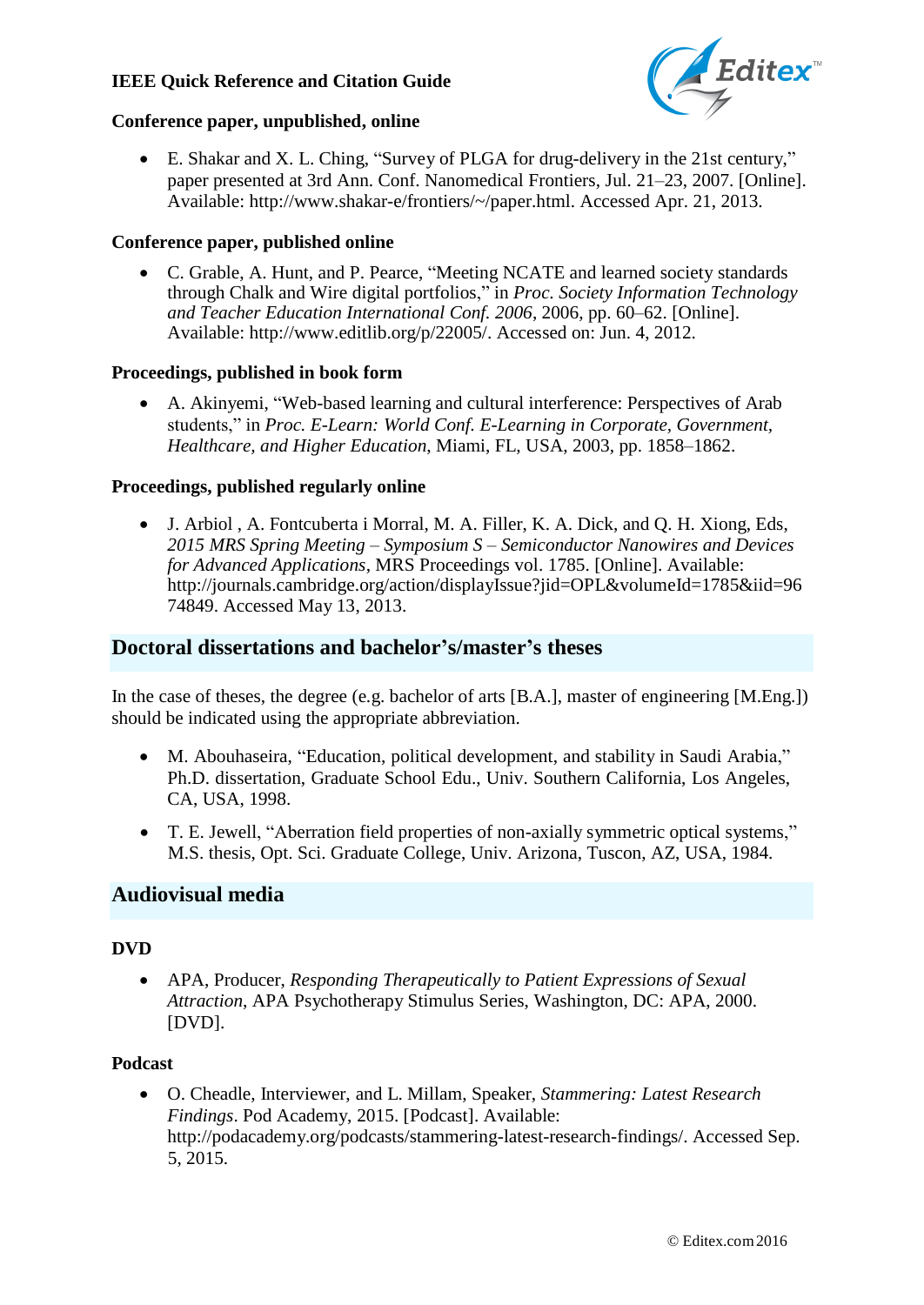

## **Datasets and software**

#### **Datasets**

 Pew Hispanic Center, *Changing Channels and Crisscrossing Cultures: A Survey of Latinos on the News Media*. Washington, DC: Pew Research Center, 2004. [Data file and code book]. Available: <http://pewhispanic.org/datasets/>. Accessed Sep. 3, 2015.

#### **Software**

 Biostat, *Comprehensive Meta-Analysis*, ver. 2. Englewood, NJ, USA: Biostat. [Computer software]. Avail[able: http://www.meta-analysis.com/index.php](http://www.meta-analysis.com/index.php). Accessed Oct. 11, 2013.

## **Blog posts, Internet message boards**

#### **Blog post**

 P. Z. Myers, "The unfortunate prerequisites and consequences of partitioning your mind," Jan. 22, 2007. [Web log post]. Available[:](http://scienceblogs.com/pharyngula/2007/01/the_unfortunate_prerequisites.php) [http://scienceblogs.com/pharyngula/2007/01/the\\_unfortunate\\_prerequisites.php](http://scienceblogs.com/pharyngula/2007/01/the_unfortunate_prerequisites.php). Accessed Aug. 30, 2012.

#### **Comment on a blog article**

 MiddleKid, "Re: The unfortunate prerequisites and consequences of partitioning your mind," Jan. 22, 2007. [Web log comment]. Available[:](http://scienceblogs.com/pharyngula/2007/01/the_unfortunate_prerequisites.php) [http://scienceblogs.com/pharyngula/2007/01/the\\_unfortunate\\_prerequisites.php](http://scienceblogs.com/pharyngula/2007/01/the_unfortunate_prerequisites.php). Accessed Aug. 30, 2012.

## **Legislative materials**

Note year/date placement is different to that used in other reference types.

 U.S. House. 102nd Congress, 1st Session. (1991, Jan. 11). *H. Con. Res. 1, Sense of the Congress on Approval of Military Action*. [Online]. Available[:](http://thomas.loc.gov/cgi-bin/query/z) <http://thomas.loc.gov/cgi-bin/query/z>?c102:H.CON.RES.1.IH.

#### **Patents and patent applications**

- F. Piekniewski, E. Izhikevich, B. Szatmary, and C. Petre, "Spiking neural network feedback apparatus and methods," U.S. Patent 9129221, Sep. 8, 2015.
- C. Hoffmann, W. Zhang, and Y. Chen, "Solid forms of a pyrido-pyrimidinium inner salt," U.S. Patent Appl. 20150252040A1, Sep. 10, 2015.

#### **Standards**

*IEEE Criteria for Class IE Electric Systems*, IEEE Standard 308, 1969.